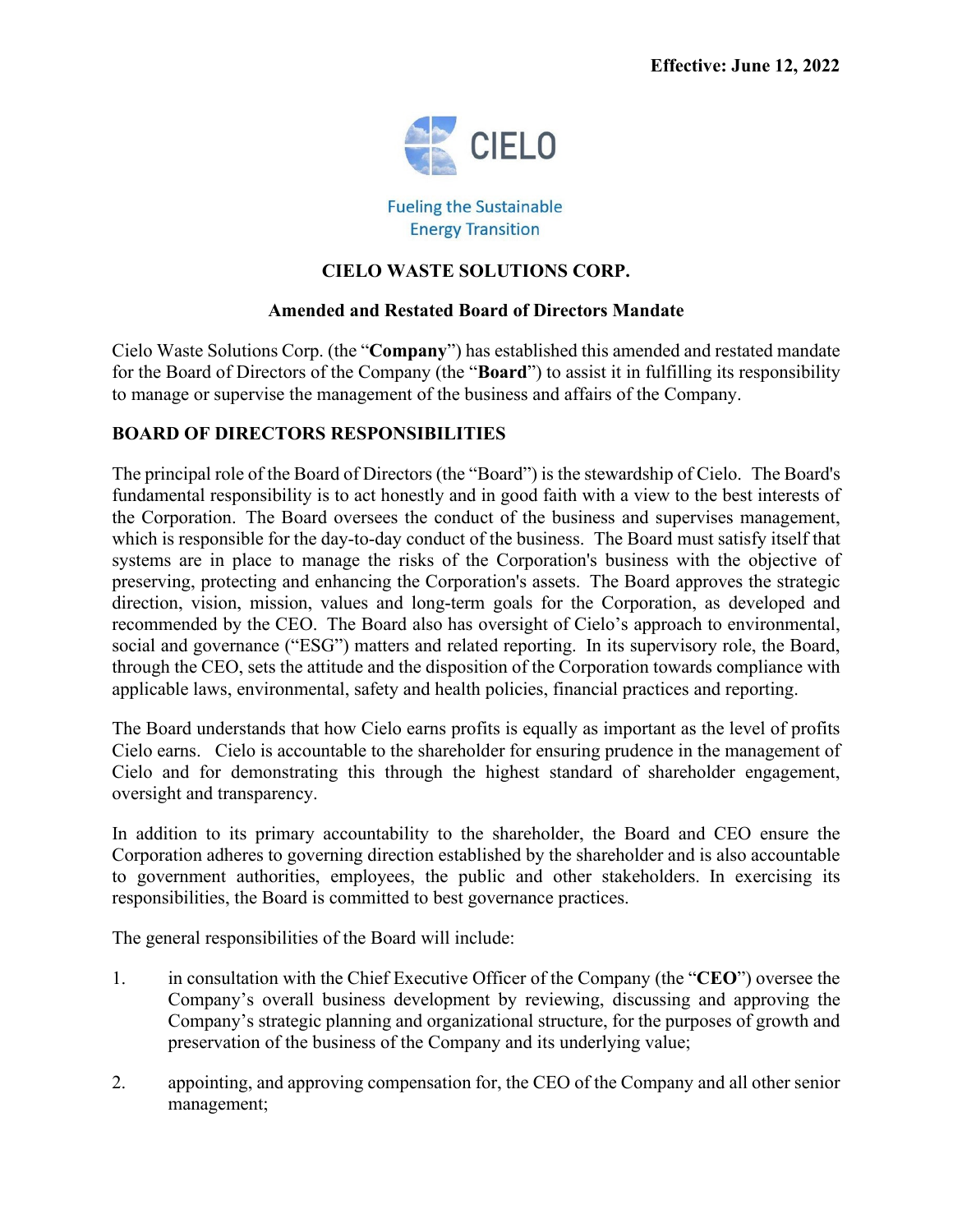- 3. oversee that succession planning programs are in place for the CEO, including programs to train and develop management;
- 4. establishing charters for such committees as determined appropriate by the Board;
- 5. establishing the following permanent committees to assist it with the discharge of its duties: (i) Audit Committee and such of the following committees as the circumstances warrant, (i) Governance and Nominating Committee and (ii) Compensation Committee;
- 6. appointing or removing a Chair or the lead director of the Board, if any, nominating candidates for election to the Board by the shareholders, appointing or removing members of committees of the Board and the chairs of committees of the Board;
- 7. consider management's procedures for risk management and mitigation, communication, safety and environment, social issues, ethical conduct, employee and contractor health and safety, human rights, relationships with Indigenous communities, related party transactions, and internal control of the Company;
- 8. assessing the performance and effectiveness of the Board and its committees, as a whole.

### **Specific Duties**

To carry out its general responsibilities, the Board will, as it determines appropriate from time to time:

- 1. *Legal Requirements*
	- (a) endeavour to ensure the Company meets its legal requirements and properly prepares, approves and maintains its documents and records;
	- (b) act in accordance with its obligations contained in the *Business Corporation Act*  (British Columbia), the Company's constating documents, and other relevant legislation and regulations;
- 2. *Corporate Governance*
	- (a) oversee the implementation of appropriate structures and procedures to permit the Board to function independently of management;
	- (b) in consultation with management, be aware of and consider whether the Company complies with applicable securities legislation or polices of any stock exchange on which the Company's securities are listed for trading regarding corporate governance;
	- (c) be responsible for approving a Code of Business Conduct (the "**Code**") applicable to the Company's directors, officers, employees, contractors and consultants, and approve any waivers from the Code requested by any officer or director of the Company; and through regular management reports, monitor compliance with the Code and review a summary of complaints received under the Code;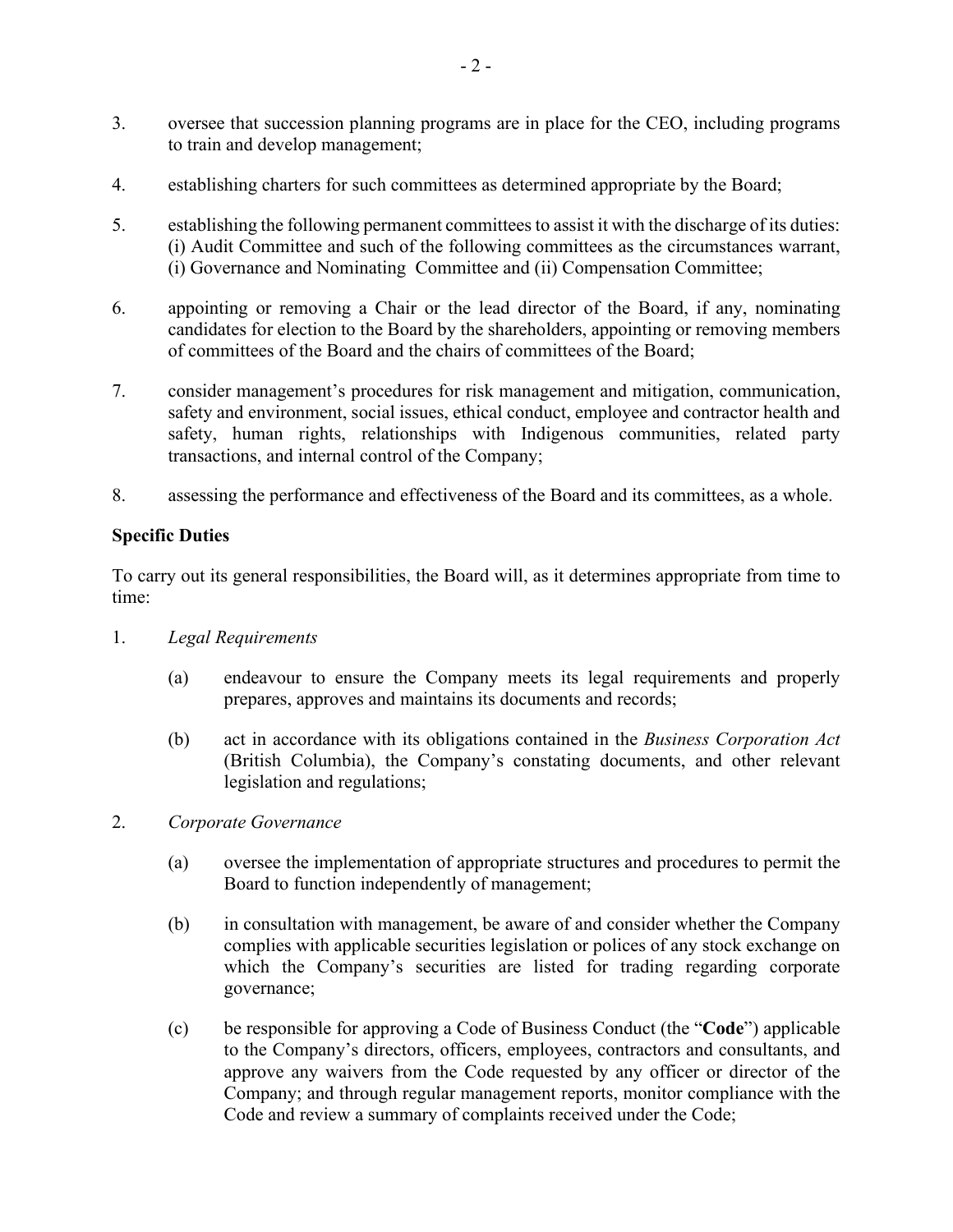- (d) review and re-assess the adequacy of the Board and Board committee mandates and CEO and chair position descriptions on a regular basis as is necessary, and not less frequently than annually;
- (e) review and re-assess the adequacy of corporate policies related to disclosure, safety and environment, insider trading, employee and contractor health and safety, human rights, relationships with Indigenous communities, related party transactions, and internal control of the Company;
- 3. *Strategic and Budgetary Oversight*
	- (a) review and approve on at least an annual basis a strategic plan, prepared by management with the input and oversight of the Board;
	- (b) review and approve the Company's annual capital budget and any variations or supplements thereto;

### 4. *Financial and Other Reporting*

- (a) review and approve the Company's interim and annual financial statements and related management's discussion and analysis, and the communication of such results and operations to the shareholders;
- (b) approve material disclosure by the Company, including the Company's Annual Information Form, if any, and management information circulars;
- (c) oversee the implementation and review of adequate internal control and information systems designed to ensure the effective financial reporting;
- (d) review the resources and procedures in place such that the financial performance of the Company is reported to shareholders, other securityholders and regulators on a timely and regular basis;
- (e) review and, if applicable, obtain assurance from management and the auditors that the financial results are reported in accordance with applicable legislation;
- (f) consider procedures for the timely reporting of any other developments that have a significant and material effect on the value of the Company;
- 5. *Auditor*
	- (a) approve and recommend to the shareholders of the Company the appointment/reappointment of the external auditor, as recommended to the Board by the Audit Committee;
- 6. *Environmental, Social, and Corporate Governance ("ESG") Matters*
	- (a) ensure the Company employs a rigorous approach to developing and implementing policies and procedures aimed to ensure the health, safety and security of the Company's operations and employees;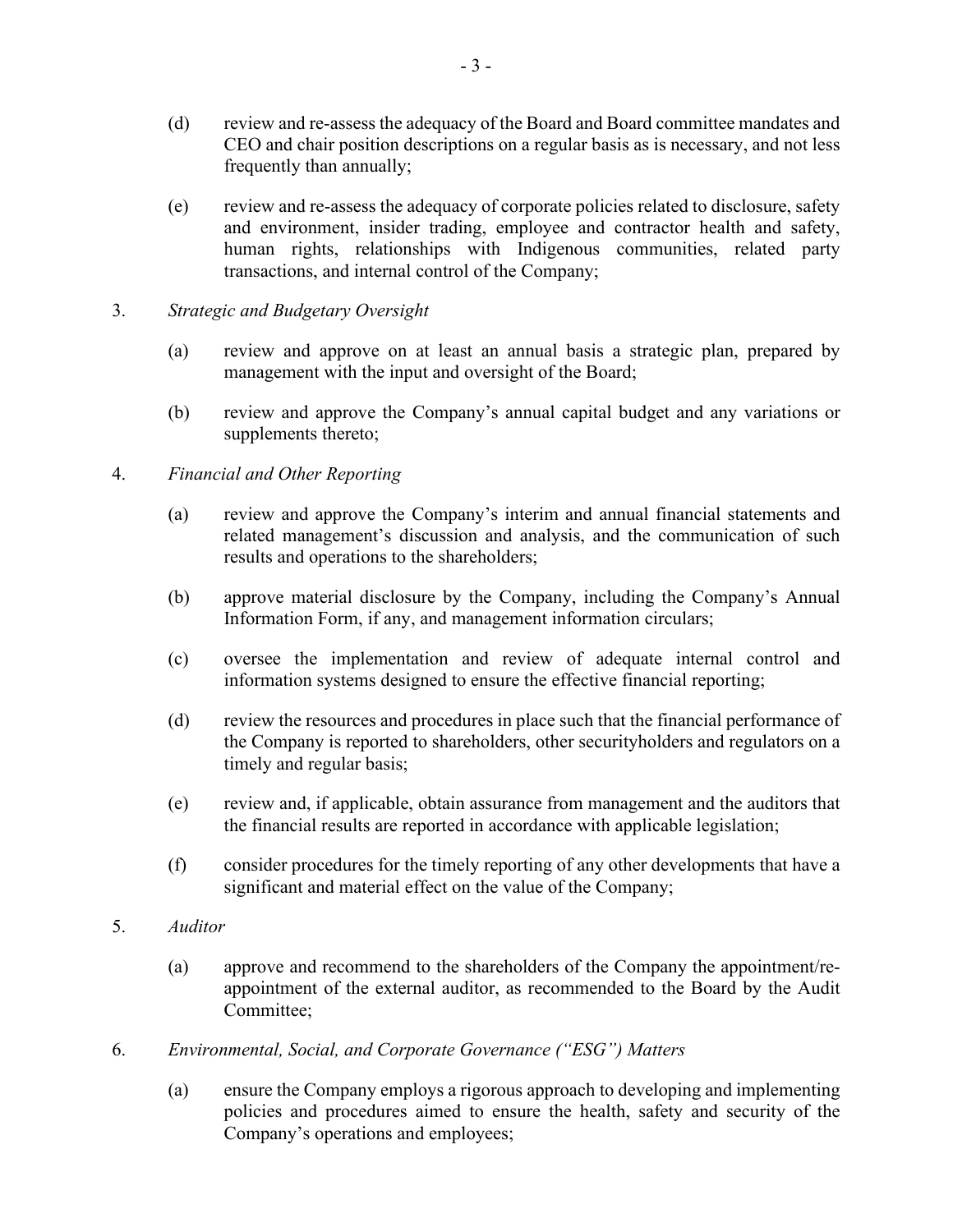- (b) review with management, the external auditors and legal counsel, any civil or criminal environmental proceedings, claims or other contingency that could have a material effect on the financial position or operating results of the Company;
- (c) review climate-related issues and information, such as greenhouse gas emissions, with a focus on assessment, monitoring and management of climate-related issues in the Company's business activities;
- (d) review the nature and extent of compliance with any applicable occupational health and safety policies, standards and applicable laws, as well as the nature and extent of, and reasons for, any non-compliance, and the plan and timetable to correct deficiencies:
- (e) oversee the Company's overall approach to ESG matters, including planning, performance and reporting on social responsibility and sustainability;
- (f) review the impact of proposed legislation relating to environmental, climatechange, and health and safety matters;
- 7. *Managing Risk*
	- (a) ensure that management identifies the principal risks of the Company's business, including risks related to ESG matters,
	- (b) oversee the achievement of a proper balance between risks faced by the Company and the potential return of shareholders;
	- (c) review the systems in place to effectively monitor and manage risks with a view to the long-term viability of the Company, recognizing that it is the responsibility of management to ensure that the Board and the appropriate committees are kept well informed of new and changing risks on a timely basis;
- 8. *Appointment and Monitoring of Senior Management*
	- (a) appoint the CEO, monitor and assess CEO performance, determine CEO compensation, and provide advice and counsel in the execution of the CEO's duties;
	- (b) approve the appointment and remuneration of all officers of the Company;
	- (c) consider whether adequate provision has been made for training and developing management and for the orderly succession of management;
	- (d) consider the integrity of the CEO and other officers and whether the CEO and other officers are creating a culture of integrity throughout the Company;
- 9. *Stakeholder Communication*
	- (a) satisfy itself that the Company has in place policies and programs to enable the Company and the Board to communicate with shareholders, other stakeholders and the public generally;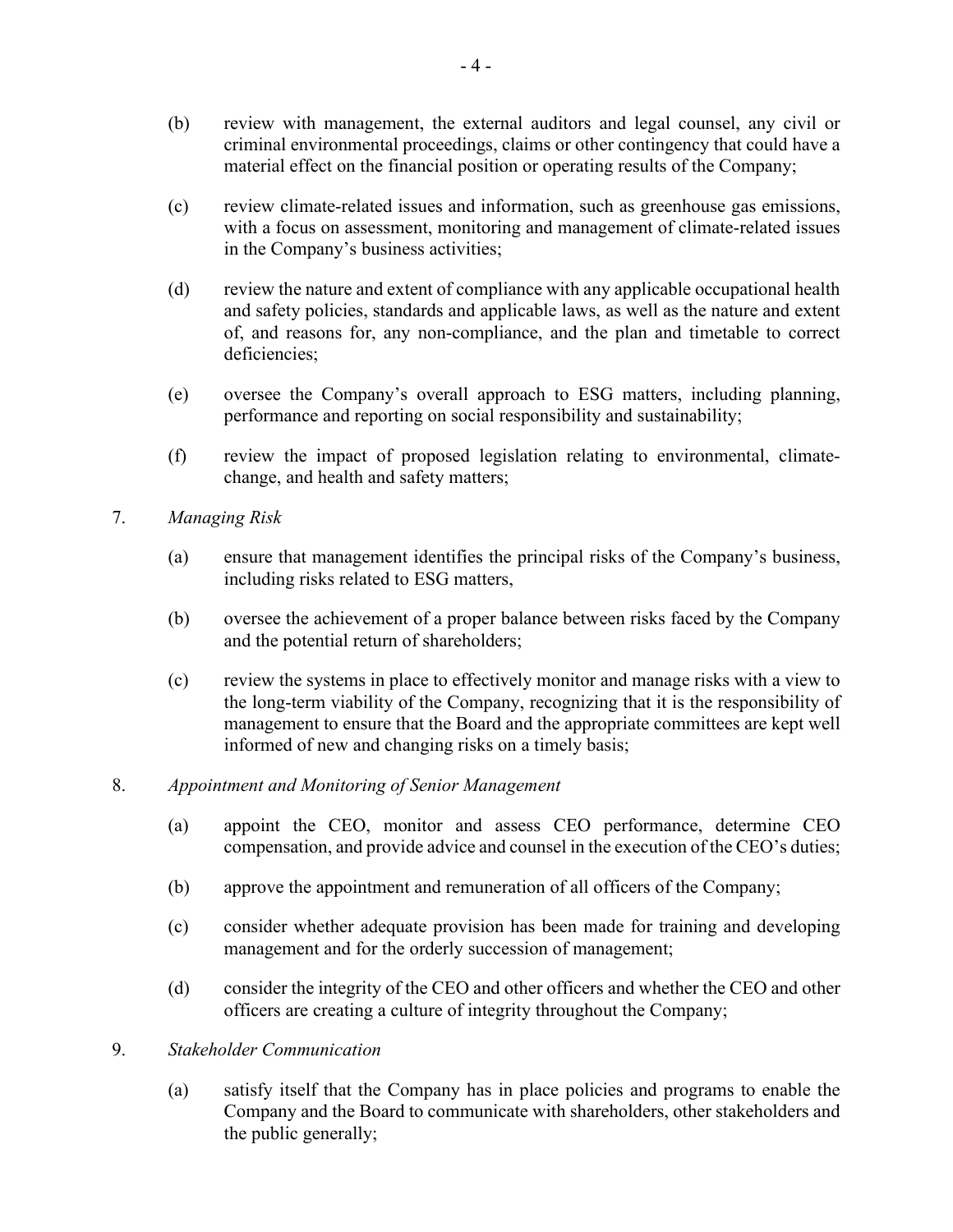(b) ensure procedures are in place to allow for shareholders and other stakeholders to communicate openly with members of the Board.

## **DELEGATION**

- 1. The Board may discharge its responsibility for overseeing the management of the Company's business and affairs by delegating to management the day-to-day responsibility for the same and by reserving certain powers to itself.
- 2. In addition to establishing the Audit Committee, Governance Committee and Nominating and Compensation Committees that assist the Board in discharging its duties, the Board may also appoint ad hoc or special committees of the Board as it may determine from time to time. The Board will review and consider the reports and recommendations of its committees.
- 3. The Board may at any time and from time-to-time delegate approval of interim unaudited consolidated financial statements to the Audit Committee.

## **COMPOSITION**

A majority of the directors shall be "independent" in accordance with Canadian Securities Administrators National Instrument 58-101. Notwithstanding the foregoing and subject to laws, regulations and policies applicable to the Company, if a circumstance arises that affects the business or operations of the Company, including but not limited to a vacancy, or vacancies, created by the death, disability or resignation of either or both of the CEO and/or the Chief Financial Officer, and the Board, acting reasonably, determines that the circumstance may be best addressed by one or two, as the case may be, independent directors becoming an executive officer, or executive officers, of the Company, the requirement that the majority of the directors be "independent" shall not apply for a period of time concluding on the later of: (i) the next annual meeting of the Company; and (ii) the date that is six months from the date upon which the vacancy or other circumstance arose.

### **MEETINGS**

- 1. The Board will meet at least quarterly, with an additional meeting to be scheduled for approval of the management information circular, annual information form, if any, and other annual disclosure documents, as necessary. In addition, the Board will meet separately at least once each year or as part of one or more of its other meetings to review the longer-term strategies and prospects of the Company.
- 2. Notice of each meeting of the Board shall be given to each member of the Board at least 48 hours in advance of each meeting unless a short period is required in the circumstances.
- 3. Board members may participate in a meeting of the Board by means of such telephonic, electronic or other communication facilities, as permits all persons participating in the meeting to communicate adequately with each other. A member participating in such a meeting by any such means is deemed to be present at the meeting.